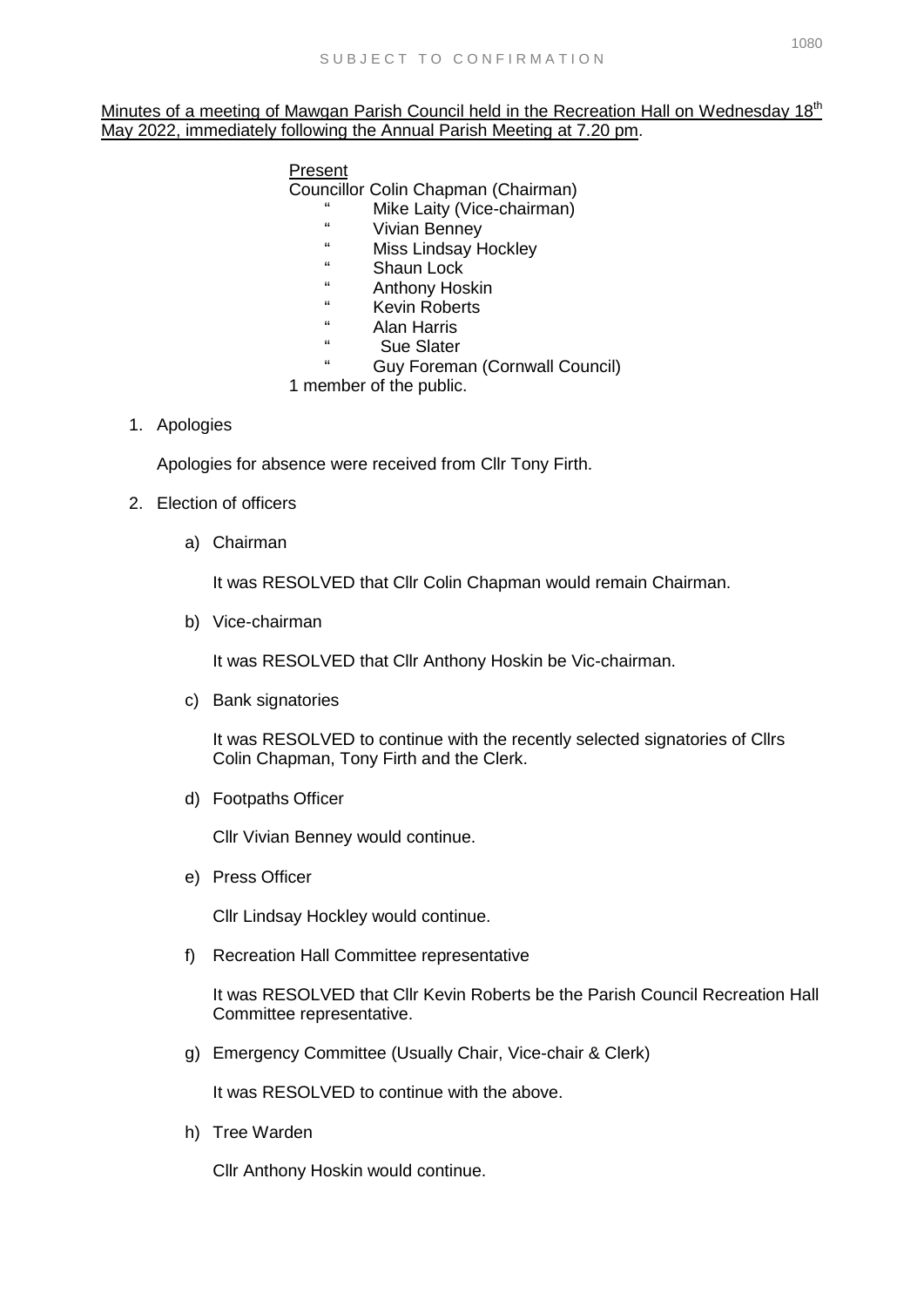3. To confirm adoption of standing orders (as emailed)

It was RESOLVED to adopt standing orders.

4. To confirm that the clerk be the responsible financial officer (RFO)

It was RESOLVED that the Clerk be the responsible financial officer (RFO).

5. To confirm adoption of financial regulations (as emailed)

It was RESOLVED tot adopt the financial regulations.

- 6. To confirm adoption of risk assessment (as emailed)
- 7. To consider the dates for the council meetings

It was RESOLVED to accept the dates for council meetings as the third Wednesday of each month, except August and the December date would be change from the  $21<sup>st</sup>$  as it was too close to Christmas to Monday the 19<sup>th</sup> December.

8. Members to declare personal & prejudicial interests (incl details thereon) re any items on this agenda and any dispensations thereon previously granted or requested now

There were no declarations.

9. Public questions (15 minutes in total – 2 minutes each - to speak on agenda item or raise a new subject). This is your only chance to speak unless invited to do so elsewhere by the Chairman

A Rosevear resident advised that he would be extending his garage in order to be able to access it easier. It was noted.

10. Minutes

It was RESOLVED that the minutes of the last meeting be signed as a true and correct record.

11. To receive Cornwall Cllr Guy Foreman's report

The second CIL Fund round opened on Monday  $4<sup>th</sup>$  April 2022, enabling certain groups to bid for between £20k and £100k. Those groups would be constituted community groups including local councils and not for profit organisations. A total fund of £500k was available to support local infrastructure projects, which helped to either alleviate the impact of development on an area, or, help development to come forward and, focus on supporting children and young people. Any eligible group that wished to apply needed to submit an Expression Of Interest form by 5pm on Thursday 23<sup>rd</sup> June 2022. Projects considered suitable would then be invited to submit a full application and have a further 4 months to work up a project. Successful projects are expected to be announced early 2023.

Leader of Cornwall Council, Cllr Linda Taylor, is holding sessions where the public will have the chance to ask her questions about local issues, services and priorities at a series of Question Time style meetings across Cornwall. The nearest one to here will be at the Old Cattle Market, Helston on Monday  $4<sup>th</sup>$  July 7pm for a 7.30pm start. It was noted.